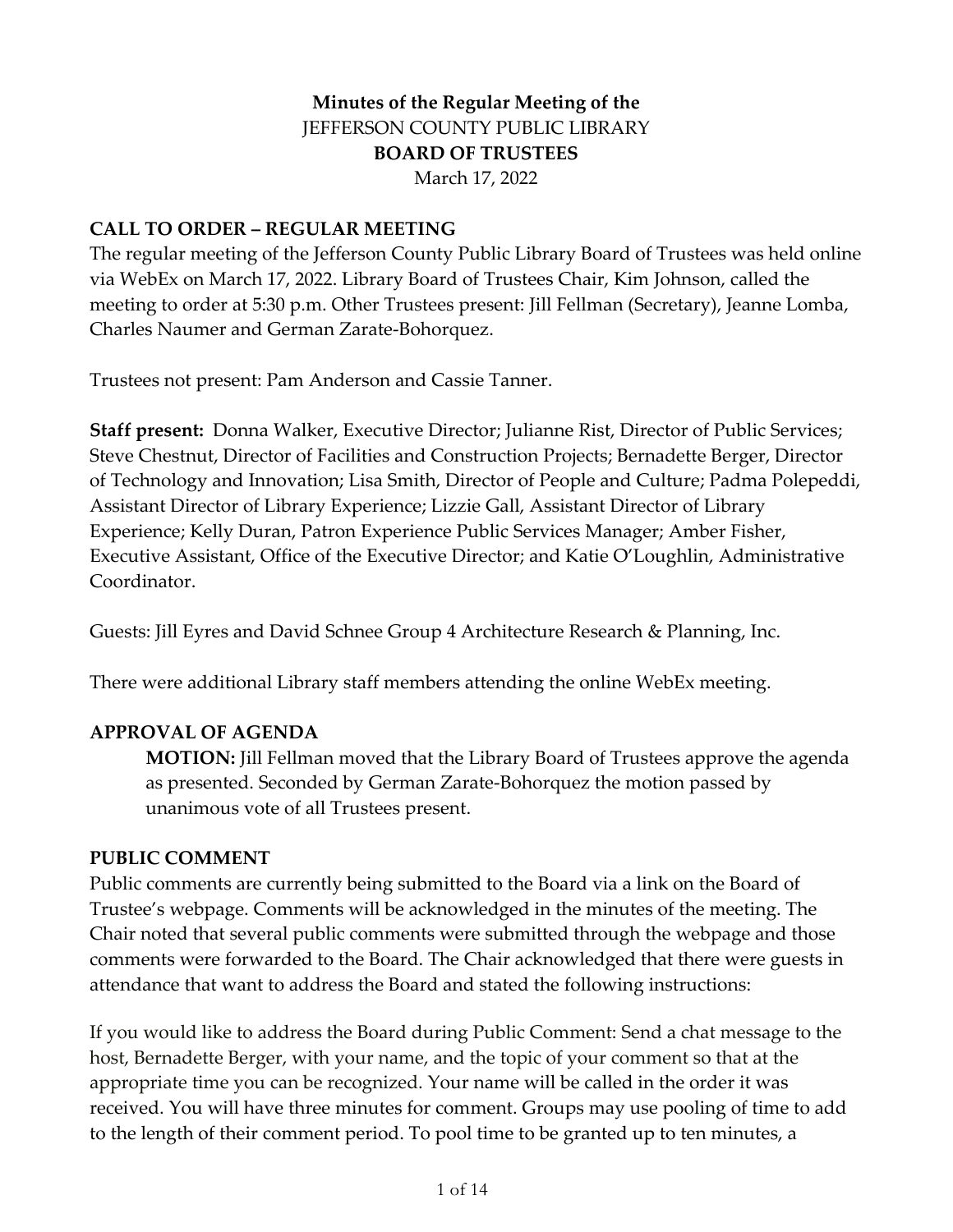speaker must present the names of at least three individuals who are present in person or online in the audience and who wish to yield their three minutes.

The Chair welcomed the individuals to the meeting. The following individuals addressed the Board regarding the Conifer Library: Suzy Nelson Conifer Area Council; Marilyn Saltzman (ceded her 3 minutes to Suzy Nelson); Annette Snodgrass; Lauren Drabble; Nicole (no last name provided); Kaitlin Ehrlich and Katie Bartojay. Comments included the need for improvement in Conifer Library services. The following topics were noted: need for a standalone library; accessibility issues; parking problems; limited hours of operation; a lack of programs including story times; funding and taxes; services for seniors; quiet spaces; results of community and book group surveys regarding the Conifer Library; and the Library's Facility Master Plan. The Chair expressed appreciation for the comments.

## **APPROVAL OF CONSENT AGENDA**

The Chair asked the Trustees if any of the items should be removed from the consent agenda. There were no requests for items to be removed.

**MOTION**: Charles Naumer moved that the Library Board of Trustees approve the items on the consent agenda as presented. Seconded by Jeanne Lomba the motion passed by unanimous vote of all Trustees present.

## Items on the Consent Agenda

- A. Library Board of Trustees approve the February 17, 2022 Board Meeting Minutes.
- B. Library Board of Trustees Adopt Policy Governance: Monitoring Reports 2.0 to 2.4 as presented.
- C. Library Board of Trustees Adopt the Bylaws with no changes per the recommendation of the Bylaws Committee.
- D. Library Board of Trustees Approve the renewal of the Intergovernmental Memorandum of Understanding (IMU) with Jefferson County Public Schools Regarding the Axis 360 Community Share Portal.

# **FOUNDATION UPDATE**

Jo Schantz, Foundation Executive Director, provided an update on the activities of the Foundation. The Friends Annual Meeting is April 22, at the Wheat Ridge Recreation Center with author Carter Wilson as the keynote speaker. Library Giving Day is April 6, and the Foundation hopes to beat the record last year of nearly \$8,000. Jo expressed appreciation to Trustee Fellman who has already contributed. The Good News Breakfast is April 19 at the Jeffco Fairgrounds. The Spring 2022 Whale Book Sale will be held at the Jeffco Fairgrounds June 2-5. The Foundation will continue to have the \$5.00 per adult per day fee to help cover the costs at the Fairgrounds that have escalated over the last few years. Volunteers are needed for the sale. Jo noted the Foundation's vendor partners Empty Shelves and Dream Books and their value to the Foundation as noted in the report. The Whales Tale store continues to do well with almost \$10,000 in gross sales in January, \$11,412 in February and so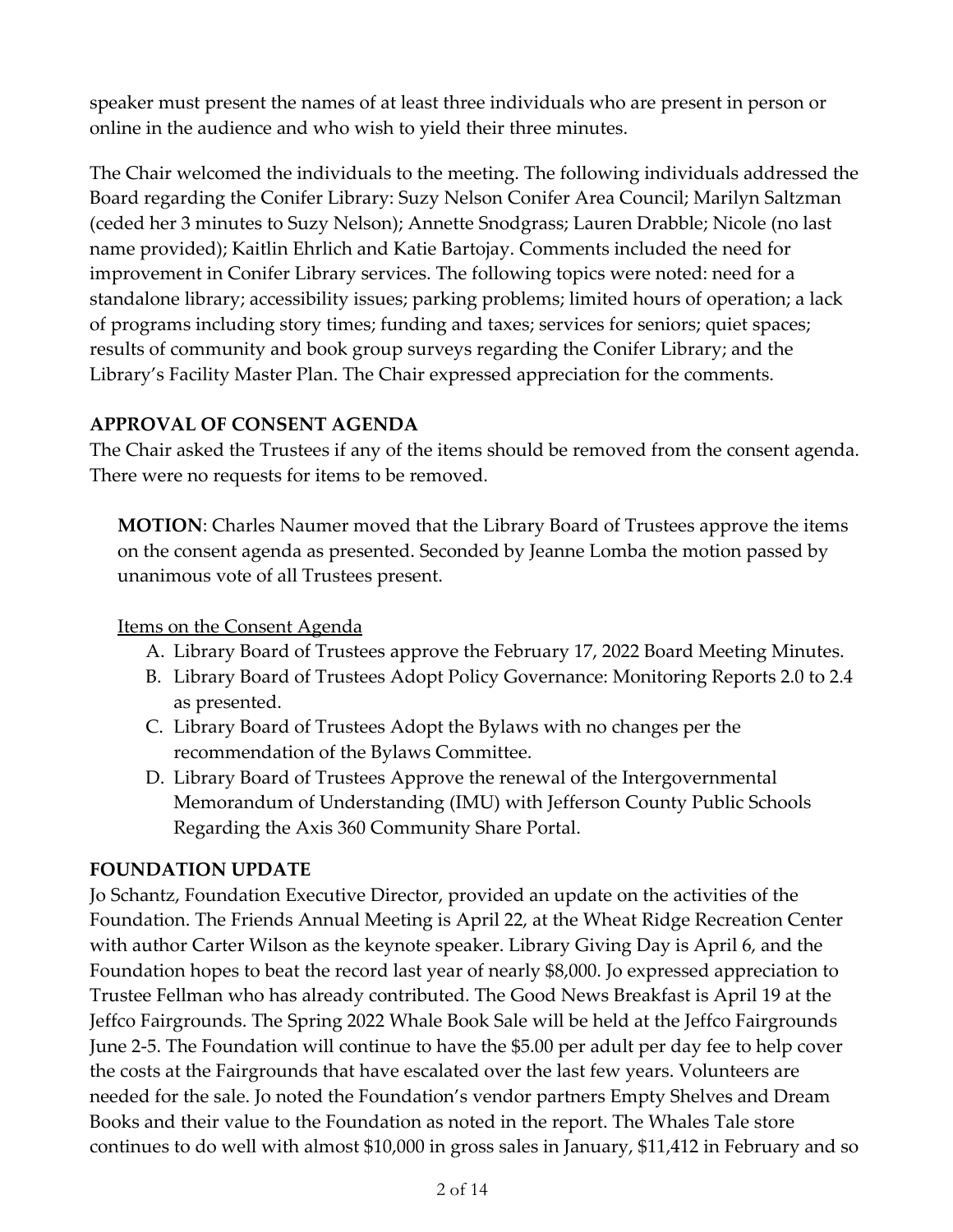far in March almost \$7,000. In response to a question the Board was advised that the Foundation has support to go through the books and determine which books are sold and at which sale.

Trustee Fellman expressed appreciation to Jo for her report and noted that she will be volunteering for the book sale at the Fairgrounds and encouraged everyone to volunteer.

# **EXECUTIVE DIRECTOR REPORT**

# **A. Executive Director Report**

The Executive Director addressed the board and provided information on community engagement. Invitations to the Evergreen Redesign Community Engagement meetings are opportunities for the Board to sit in and listen to the community. Those dates are listed in the agenda under announcements. The Library is working on a social calendar for the Board. The Heart of Golden project has restarted, and Library staff attended the community engagement meeting to listen to the community. No plans have been approved by the Golden City Council. The Library learned that the Conifer High School hours will move to a later schedule in 2023-2024. This is important information as we plan our services. The Library's Reconstitution Team has been working with Jefferson County Public Health to get to the new normal removing pandemic protocols that are no longer recommended. That team's work is moving along smoothly.

In response to a question, the Chair noted that Conifer High School hours look like a start time of 8:30-8:45 am. The Executive Director noted that the end of the school day's scheduled hours will be around 4:00 pm.

## **EXECUTIVE TEAM OPERATIONAL UPDATES Public Services – Express Library**

The Executive Director introduced Padma Polepeddi and Kelly Duran to present information on the Express Library.

Padma Polepeddi expressed appreciation for the opportunity to share their excitement about the expansion of the offsite services strategic project, and the deliverables for this project. The purpose of expanding offsite services is to create equity in access to library resources and meeting people where they are. The Express Library is one of the deliverables for this project. The completely self-service Express library location will place JCPL at the forefront of cutting edge and innovative technology in its radically welcoming customer service.

The Express Library connects with several of the strategic initiatives by expanding service points with a more accessible location and convenient hours; creating a customized patron experience to fit their lifestyle; and embracing innovation and change with a groundbreaking service. JCPL is a pioneer as this is the first stand-alone self-service library in the nation. The Express Library connects to continuous process improvement by maximizing staffing efficiency while advancing library service.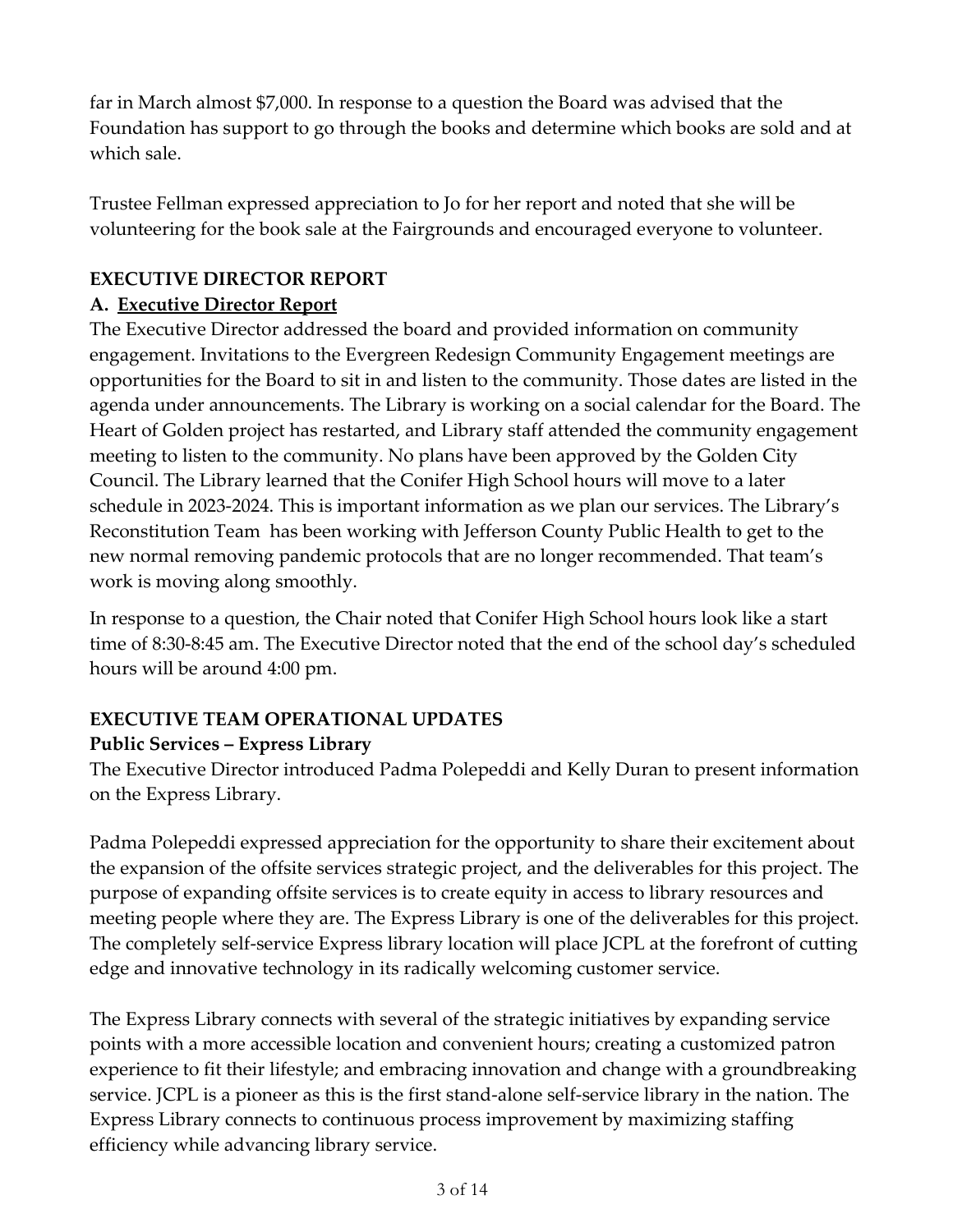Kelly Duran thanked the Board for the opportunity to provide updates on the Express Library West Arvada. From the time the Board approved this project, it has been a cross divisional collaboration. We are looking at an open date towards the beginning of April with a ribbon cutting with the Arvada Chamber of Commerce which the Board will be invited to on April 18.

At the Express Library patrons will be able to pick up their holds, browse a popular collection, use a computer or the Wi-Fi, access the printer, copier, scanner, fax, return items, and have a place to sit or work. Having a flexible space (items on wheels) we will assess needs in the area and then be able to offer programs that match those needs.

The Express Library West Arvada is located at the corner of West 64<sup>th</sup> Avenue and Indiana Street in the Arvada West Town Center Shopping Plaza, next to a post office, restaurant and Auto Zone and is close to the Arvada YMCA. This location is about a 10-minute car ride from both the Standley Lake and Arvada libraries, the two closest JCPL locations.

The Express Library will be serviced by the Library-To-You (LTY) staff. LTY's vision to bridge community barriers to physical locations merged with JCPL's strategic planning and the Facilities Master Plan into the "Expand offsite Services" strategic project. The Express library is a major deliverable of this project. This stand-alone Self-service model is an innovative way to bring the Northwest Arvada community robust library experience in addition to the holds locker and the book drop that were opened in 2021. We look forward to seeing all of you for the ribbon cutting of this location on April 18<sup>th</sup>.

In response to questions, the Board was advised that:

- The Express Library capacity is 25 people
- To start, the Express Library hours will match our larger location hours. The Library will assess the usage.
- This project was funded in the Library's Capital Budget and is included in the financial tables under alternative services.
- The entry system will stop allowing entry when the maximum 25 person capacity is reached.

On behalf of the Board, the Chair expressed appreciation to Library staff for their work on this amazing project and encouraged the Board to place the April 18, ribbon cutting on their calendars.

### **Business Strategy & Finance**

2020-2025 Strategic Plan Update – Trends Exercise

The Trends Exercise agenda topic was delayed to later in the meeting due to technical difficulties.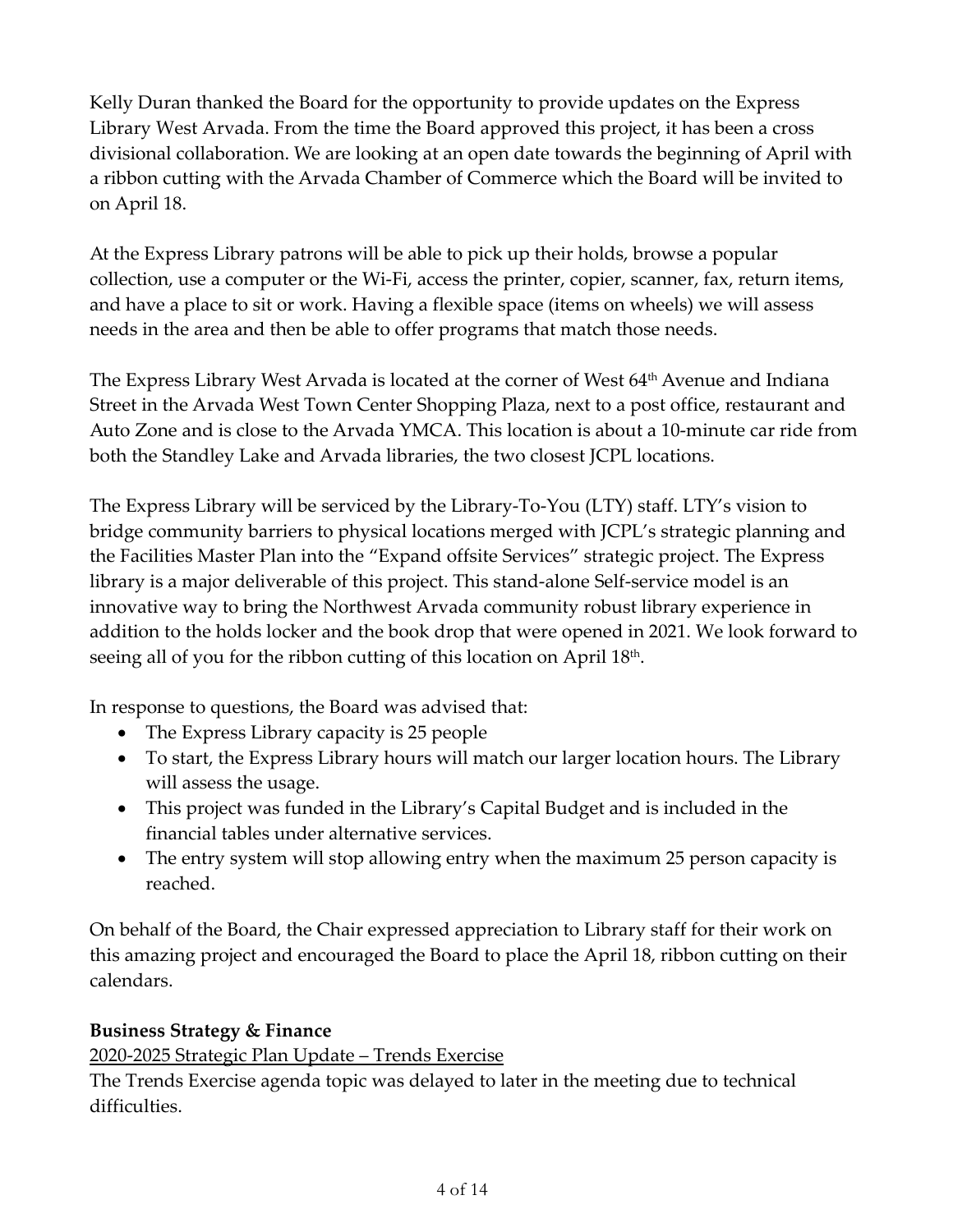# **Facilities and Construction Projects**

Updated Facility Master Plan (FMP) – Guest: Group 4 Architecture Research & Planning, Inc. The Executive Director advised the Board that Steve Chestnut and Julianne Rist led the process with Group 4.

Steve Chestnut advised the Board that the Library reengaged Group 4 to help with reviewing and analyzing the data and develop recommendations. Group 4 was asked to:

- Reassess growth and per capita space needs
- Assess N/W Arvada Library assumptions
- Target size range and potential priority timing for Golden, Conifer and Wheat Ridge
- Determine if public service space is needed for Fehringer Ranch Property

Steve introduced Jill Eyres and David Schnee with Group 4 to present the information.

David Schnee addressed the Board and provided a summary of Group 4's work with the Jefferson County Public Library. In 2018 JCPL adopted a Facilities Master Plan (FMP) to guide planning, decision-making, and capital investment in its facilities. The FMP was created as a flexible, living plan that can accommodate changing circumstances. JCPL is a high performance library with nice sized libraries and a modern contemporary service level and model. The FMP was developed in the concept of a compass. JCPL has made great progress so far. As of the date of this report, JCPL has completed the recommended major redesign of the Belmar Library and was able to take advantage of an opportunity and partnership to expand the Edgewater Library. Planning for a recommended new South County Library is underway, as is preparation for remodeling the Evergreen Library. JCPL has also continued to build its offsite services network.

### What Changed What Hasn't

Libraries are constantly evolving, and the pandemic was an opportunity to accelerate new services in new ways.

- Increased customer use of digital materials and virtual programming, both during Covid shutdowns and after re-opening.
- Libraries continue to be safe, neutral, and essential spaces for the community
- Customers are returning now that libraries are open again; physical visits are increasing as open hours increase
- South County residents are confirming the desire for gathering and program spaces
- Even more positive financial outlook

# Scope of this FMP Update

1. Determine 2030 space needs using 2018 FMP recommended 0.5-0.6 SF/capita target with updated population data.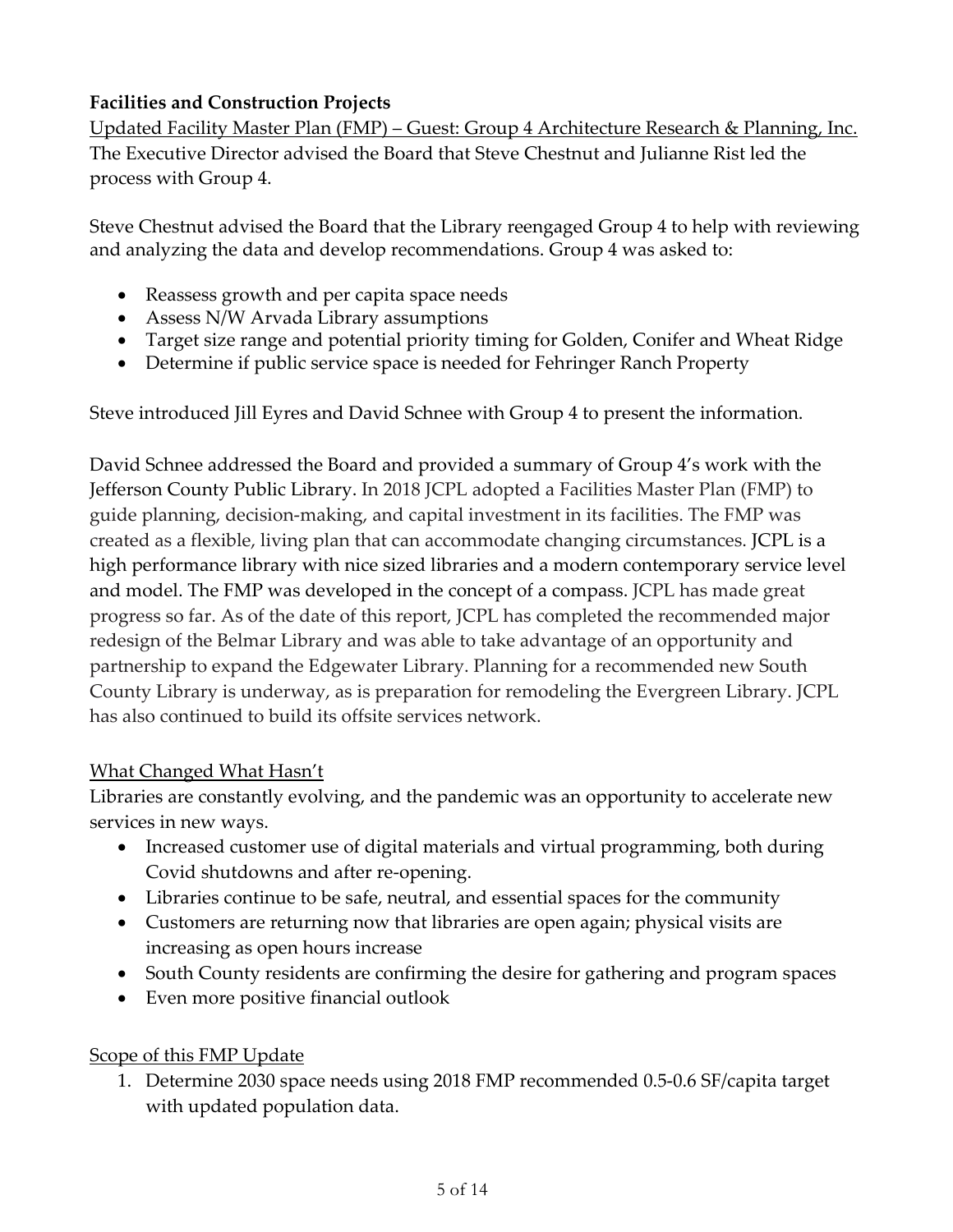- 2. Propose recommended projects to meet 2030 space needs systemwide and in north, central, and south county areas.
- 3. Propose project priorities and timeline.
- 4. Review library design best practices and emerging directions since 2018.

Best practices for the FMP are to update every 4-6 years; check that map and confirm the compass is pointing in the right direction.

# Confirmed Space Planning Target

Jill Eyres addressed the Board presented information on the things that have changed since 2018 and what needs to change to accomplish goals by 2030. This 2022 update confirmed that the 2018 FMP space planning target is still appropriate for JCPL moving forward. In revisiting the 2018 master plan for space planning, the 0.5-0.6 square foot per capita remains true and the update did move forward with that 0.5 target.

# Updated Population Projections

Revised population projections are less than assumed in 2018, but growth is still expected. Updated 2030 projection is 612,000 population, 5% overall growth by 2030, approximately 29,000 people. Arvada may be higher at approximately 7% growth.

# Updated 2030 System Wide Space Needs

Approximately 306,000 square feet needed for a 2030 population of 612,000. JCPL current total is 204,000 square feet. There is a net need of 102,000 square feet to get to 0.5 square feet per capita.

# New Planning Zones

Three distinct geographic districts offer a methodology for monitoring distribution of library space systemwide, North Zone, Central Zone and South Zone. The county's population overall remains the primary multiplier for the 0.5-0.6 square foot per capita space planning target.

# Updated Priority Projects

- New Northwest Arvada destination library, 45,000 square feet
- Expand Lakewood by 11,000 square feet
- New South County destination library, 40,000 square feet
- Fehringer Ranch Operations Center.
	- o Reduces facility management and maintenance footprint. Consolidation will reduce the number of buildings and associated maintenance by one.
	- o Improves operational efficiency and effectiveness; right-size space for organizational change, hybrid/remote work, etc.
	- o High level estimate 35,000-40,000 SF for Fehringer Operations Center
	- o Improves public service, allows for expanded public service space at Lakewood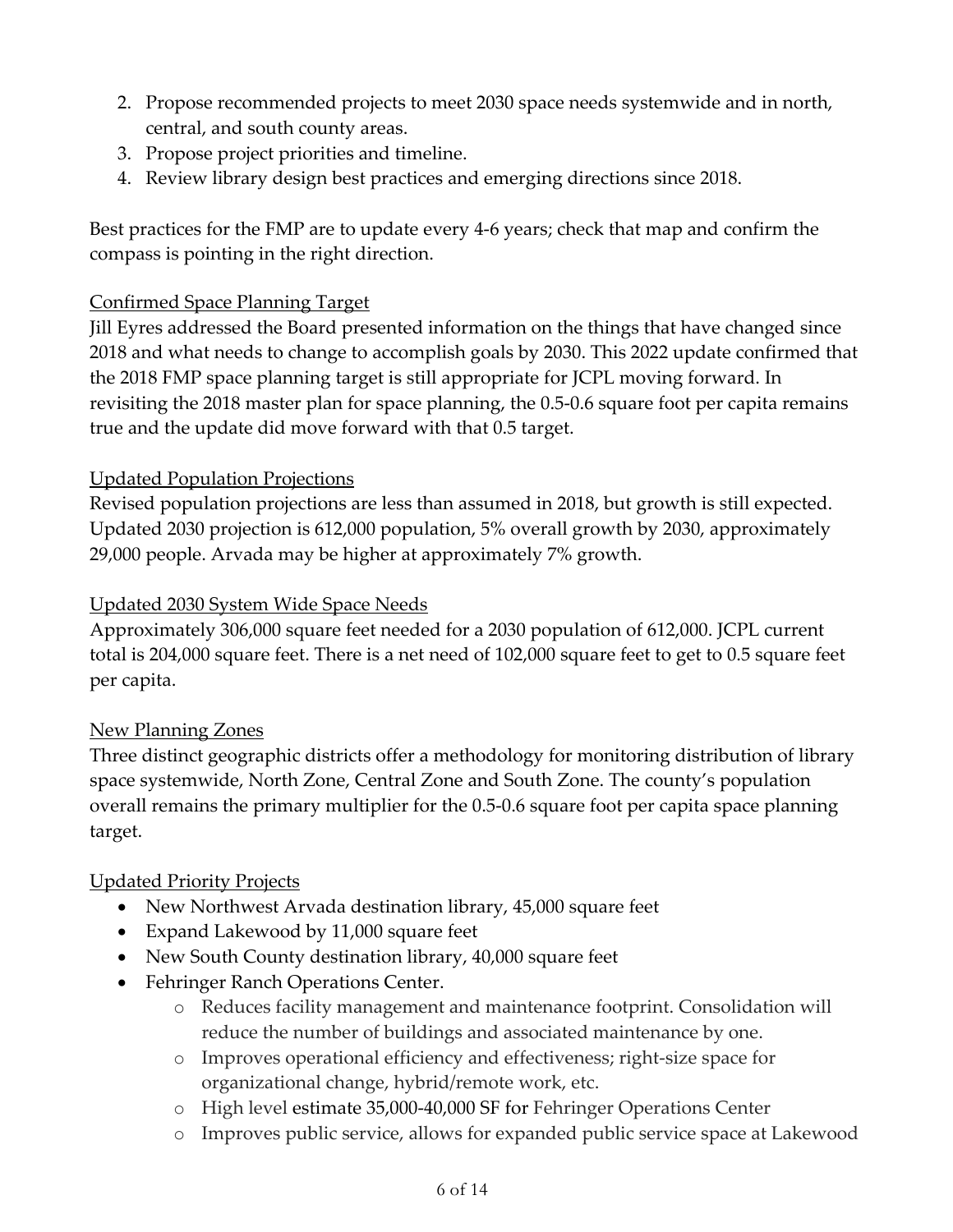o Modernized operations = enhanced innovation + even more responsive service systemwide

## **Priority Sequencing**

The 2018 plan had three time frames for implementing groups of projects. The Library will continue to evaluate needs with regard to the priority sequencing of projects.

# Updated 2030 Implementation Plan

Projects to achieve 0.5 square feet per capita by 2030:

- Two new destination libraries; South County and Northwest Arvada
- Expand public service into full Lakewood
- Capacity boosts are possible by expanding Standley Lake, including public service space at Fehringer Ranch, and/or increasing space at South County Library
- New Fehringer Ranch Operations Center
- Evaluate community needs for improved service, access, and partnerships at Golden, Wheat Ridge, and Conifer.

The Board discussed that there are other factors to consider in addition to square footage per capita.

In response to a question, Group 4 indicated that a 4th zone could be added to the zone map, but that it was not part of their scope in this study.

Trustee Naumer mentioned the following as items to consider for future meetings:

- Heat map to better understand how the proposed additional square footage would impact communities.
- Refresher on the library expansion area of South Jeffco and how that boundary was developed.
- Data on the Conifer service area.

The Chair advised the Board that this is the first step in a multi-month process to develop the 2023 budget and the 5-year, and long-term capital plans. The Board asked JCPL to look at the FMP because we know there are changes happening since 2018 in Jefferson County. The FMP provides us with some data so we can take the recommendations under advisement while we begin our budgeting process. It is important to know that the FMP is a living document that will change over the years. These are purely recommendations and data for the Board. We will be going through this before we finalize our budget and the capital plans. There will be multiple steps over the next few months to evaluate and make changes. Also, we evaluate the 5-year capital plan every year. The Library and the Board needs to consider the Conifer High School time change that will have an impact on services and, as the Library goes into preparing the 2023 budget, inflation and how that's going to impact our operating and capital costs in the near and midterm.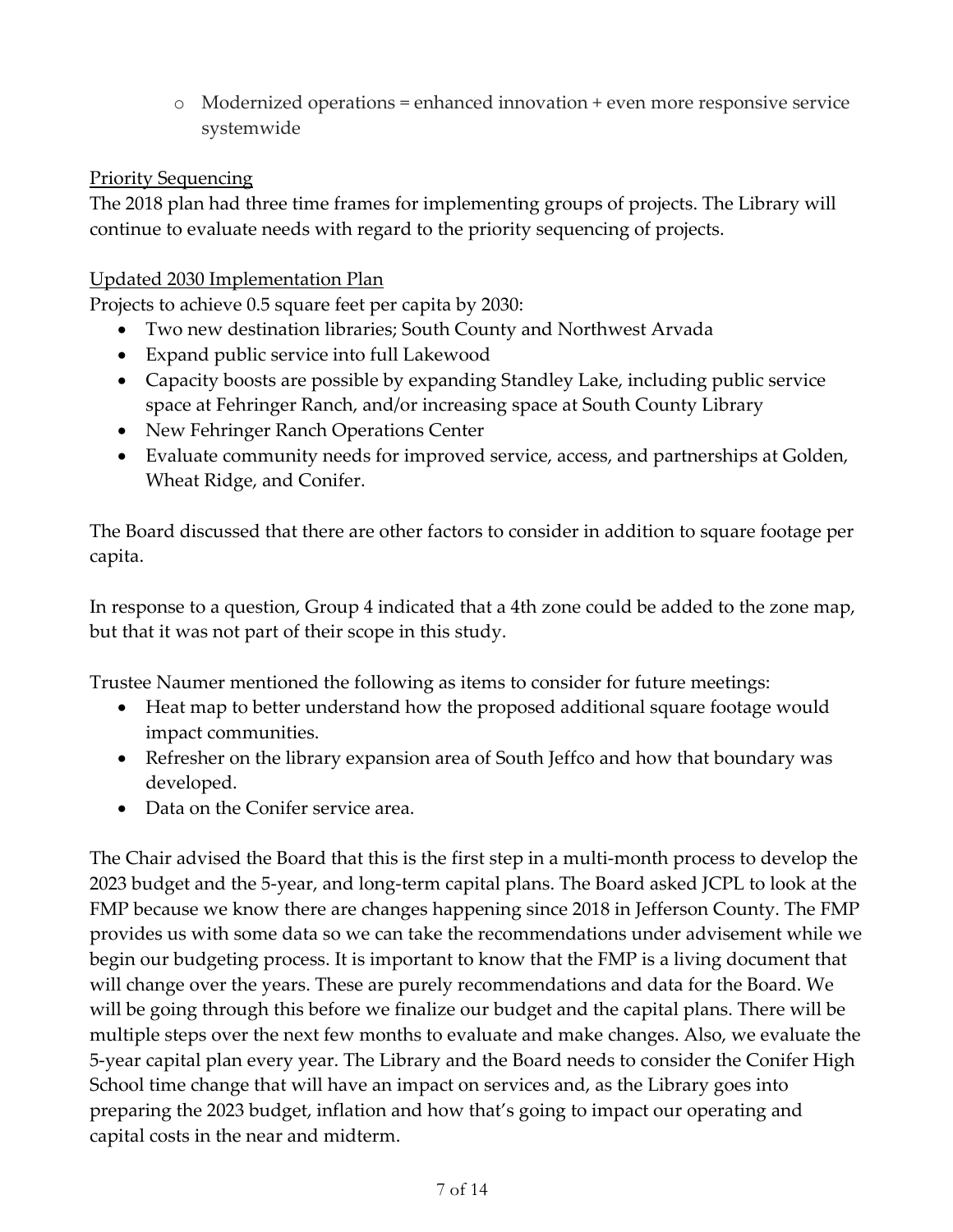The Executive Director noted that one of the things the Library is doing with the zones is mirroring the zones that our commissioners have in their areas as a higher level view. The Library can look at what happens in Lakewood and the Central Zone. The Library also has square foot per capita for each of the local library service areas. What the Library was looking for in this study was a bigger view, how many more square feet in general JCPL needs system wide and looking at the people using the library according to areas of dominant use. Lakewood, Wheat Ridge, Belmar, Edgewater and Golden, we do see those as the central region with transportation routes and how data shows they are using the library.

In response to questions, the Board was advised that:

- Regarding the 0.5-0.6 square feet per capita target, there is no one size fits all national number. Group 4 does this work with libraries across the country from deep urban systems with a large central library, to systems with many small branches. In Jefferson County, Group 4 looked at a variety of criteria to determine the greatest amount of access to library services. Libraries have moved away from a single square foot number. At one time the print collection kept growing with the population and now digital materials have taken the pressure off that particular measure. Before iPhones and laptops libraries' planning for growth was based on computer space needs. As those things shifted, evaluation of space needs shifted. Meeting and gathering space have moved up in importance to communities. Jefferson County has a pretty big population and generally speaking is developed on a mobile and destination library model and how much library service per square foot can be provided out of those buildings. In Jefferson County you don't need many of those with alternative services bringing that square footage number down.
- Regarding travel time and how that factors in, Group 4 looked at people's mobility patterns. The average JCPL patron uses multiple libraries. People driving to work or shopping, drive by a library and use that location as well as one that may be closer to their residence. Additionally, some patrons like the view, or the program or the librarian in different locations. Group 4 used a system wide approach with general zones. Those zones recognize travel patterns, or mobility patterns geographically. Looking at a granular level indicated that adding a little bit of square footage here and there would not serve the communities as well as a high performance destination library and is a very efficient way to deliver service and sets you up well for the future.
- Regarding the target square feet and the impact of alternative service delivery models, JCPL is in the learning curve and the Chair is correct that it is a matter of timing and there hasn't been enough time to know the impact. Group 4's knowledge from other library systems is that once those alternative services are discovered by patrons, they will keep using them. Multnomah library system has tons of small libraries and over decades they developed a tremendous number of outside services. Their communities are saying they want people spaces, children's areas, collaboration and meeting spaces and programs. They are doing a major expansion of their facilities and passed huge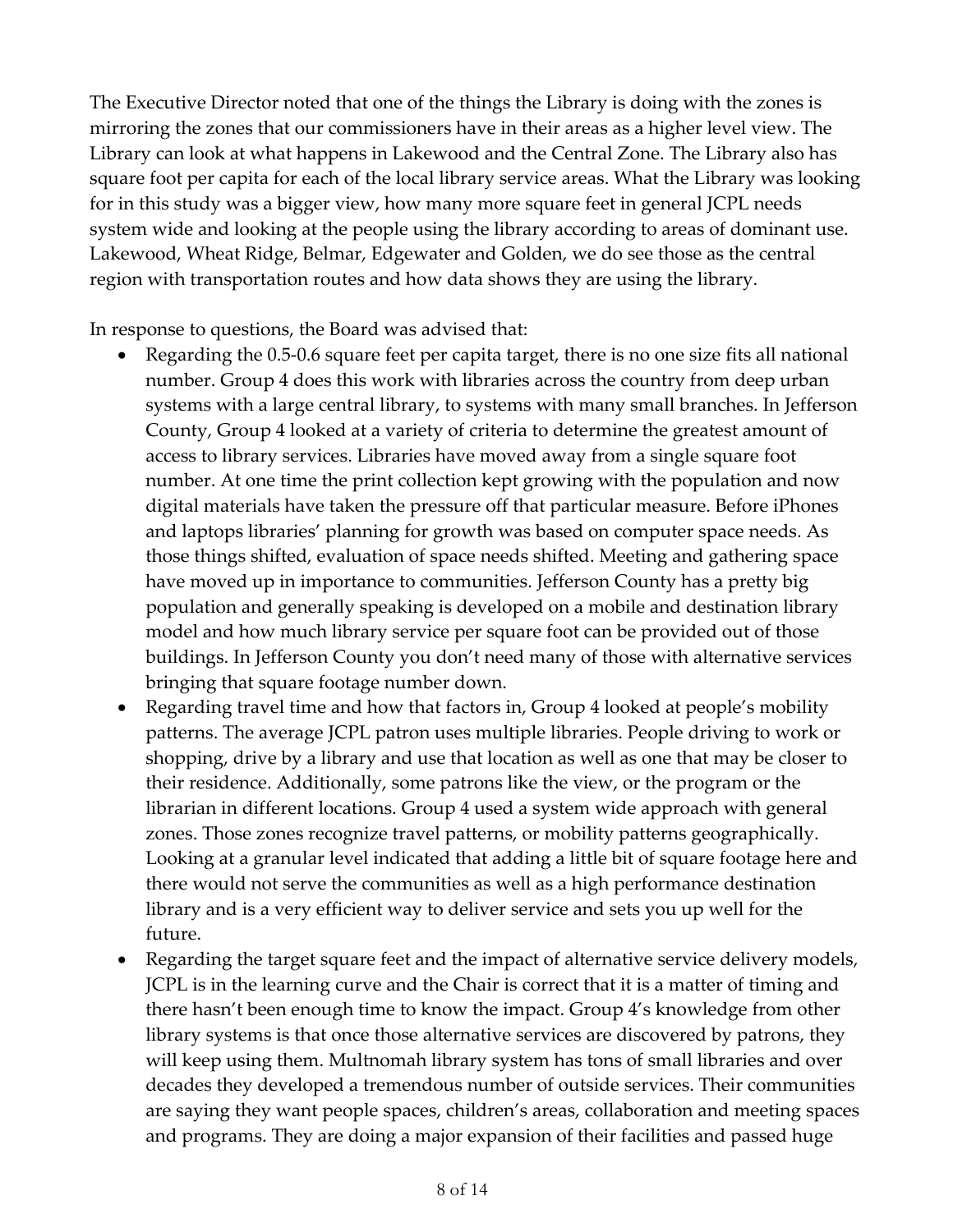funding for it. Group 4 would have set the square foot target higher for JCPL in anticipation that the best services are provided in buildings.

## Fehringer Ranch Operations Center

The Board Chair acknowledged Trustee Naumer's request for an analysis. That request included the cost of the new building, plus the value of Fehringer Ranch property and ongoing costs and comparing that to where we are right now with costs for the lease space, the owned LSC building and Lakewood administration. Looking at the historical operating costs for those three buildings today and where we'll be in 2026. Making estimates around efficiency gains, as a starting place to come up with base number and the cost difference between the two scenarios.

The Chair acknowledged the Executive Directors notation that this analysis was not the direction from the board in a previous meeting and the question around Fehringer Ranch was whether or not it needed public library space. The Chair recognized that we don't know how segmented the expenses are and how easy or difficult it would be to provide that analysis.

The Executive Director advised the Board that if they want the Library to do that kind of analysis, the Library is not staffed for that work right now. Both the Director and Assistant Director positions in the area that would do that work are vacant. Additionally, efficiencies around people's time are hard to quantify and that a consolidation of operations is generally seen as an efficiency. The analysis would be additional work on top of the 2023 budget development work.

Trustee Naumer stated that there should be a scope of work for an analysis that is feasible.

After some discussion with the Board expressing concerns over the work being asked of the Executive Director and the acknowledgement that multiple Trustees agreed more data would be of value, Trustee Naumer agreed to send suggestions for items to be included in a scope of the work to the Chair and Executive Director. The Chair will meet with the Executive Director to review the request and see what is possible at this time considering the current workload and resource restrictions.

The Chair noted hesitation to ask the Executive Director and her team to do this analysis right now and acknowledged the concerns expressed about kicking the can down the road but questioned the urgency as the project is part of the 5-year plan and not a 2023 budget expenditure.

Trustee Naumer added that the need for an analysis of the Fehringer Ranch Admin project can no longer be delayed under the argument that the capital plan is reviewed annually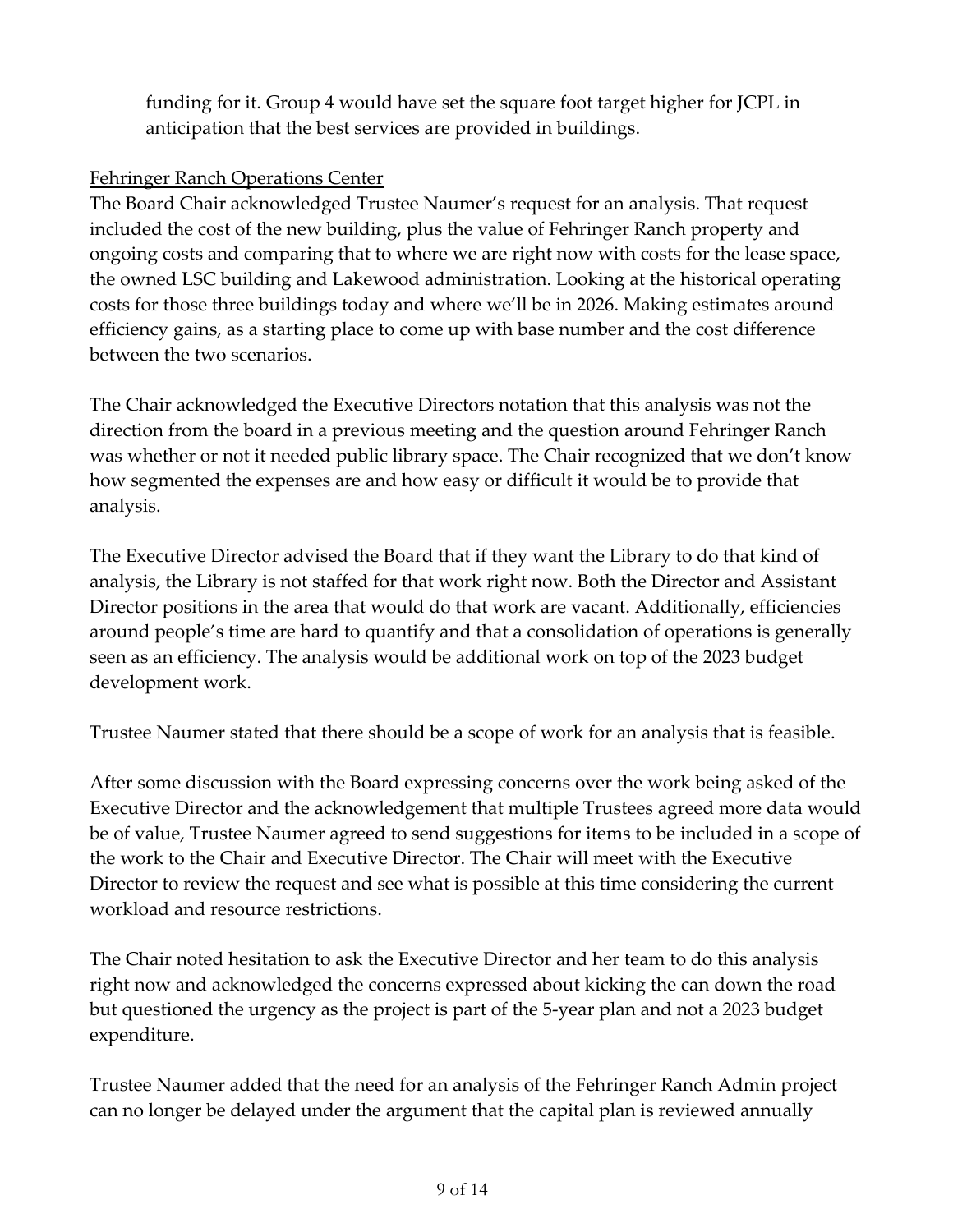because there is money in the budget for this project in the next budget with a ramp up in following years.

## Golden Library

In response to a question, the Executive Director advised the Board that things changed from last time we saw the plan and what was recently presented to the public at the Heart of Golden community meeting. As we develop the 5 year plan, the questions may be if it would make fiscal sense to move the library for a little bit more space and would we need more library space in that particular community.

## Northwest Arvada

The Executive Director advised the Board that the Library will use the input from this discussion to create the 2023 budget message. In terms of direction from the Board around Northwest Arvada, does the Board want the Library to move forward with budgeting for a larger library as it will have a huge impact on 2023 budget development. The Chair stated that it was okay to move forward as planned with that project.

## **Business Strategy & Finance**

# 2020-2025 Strategic Plan Update – Trends Exercise

The Executive Director introduced the topic and advised the Board that the Business Strategy and Finance Director position is vacant. However, Lisa Smith, Director of People and Culture is an expert facilitator and will be leading the discussion with the Board on what's new in the world and what JCPL is doing to reflect those trends.

Lisa Smith addressed the Board and provided information on JCPL's work with the Management Team on trends. At the Manager's team meeting on February 23, we talked about the trends we see ahead for 2023. Everyone has their own associations they follow or belong to and journals or magazines they read. Managers were assigned homework to research what trends or ideas they have noticed on how industries are adapting to the "new normal", new services offered, and things people say will not be coming back as the pandemic winds down. They then brought 2-3 of these trends/observations to the meeting and shared them. There were no restrictions and ideas were discussed from other industries or fields as well as libraries.

At the meeting the team broke out into small groups with each person sharing 2-3 trends. The small groups then discussed the trends and identified any overarching themes in the trends. Each group then talked about how the themes are reflected in the Library's 5-year strategic plan and in their own work. They then identified one strategic project of focus for 2023 that they saw as related to the themes. When we came back to the large group a representative from each group shared their one strategic project and how the theme identified related to it. All of the notes from the individual session work were included in the memo that the Board received in the information packet.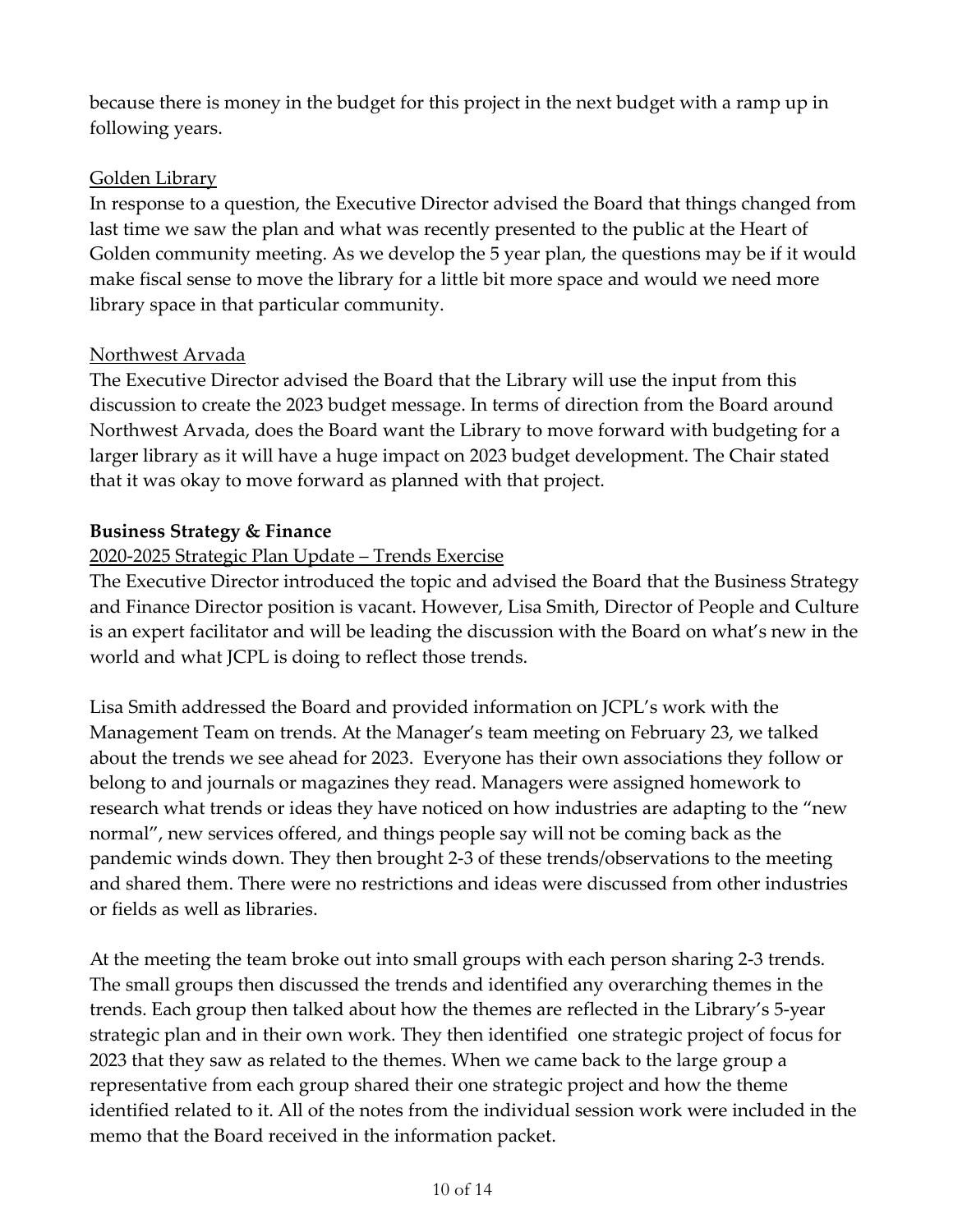For instance, the trends for the theme of community health included such things as work life balance, wellness, mission-based work, and higher wages. In response, JCPL strives to understand its communities and how to fulfill each of their varying needs. Opportunities for all ages, backgrounds, and abilities are met with effective and inclusive approaches. Partnerships are taking on increased importance.

Lisa asked the Board to share their thoughts on the report. Specifically, what stood out for them; what other trends they have noticed; and did they see any gaps in service the library could address as JCPL develops the 2023 budget. Following are the comments from the Board:

- Thank you very much, you are going at it the right way.
- The strong desire for community that people felt was lacking the last couple of years. You see it in having to work hard at the workplace – building that community and taking care of our people – such an important piece. The other thing – even to the point of having strangers strike up conversations with me in grocery line – people wanting to come back together. How the library can help with that in our communities. People ask me about in person services, story times – see a trend that people are going to want to go back – love the convenience of virtual and curbside – but really want to get back out into the community.
- Reducing stress families or students looking for physical activities and boosting brains – adding something in their lives after difficult times. Being more social and knocking on the door if they need help. Can see that in the groups I work with, everybody needs something to do to serve the community. With the library as a place for everybody – you can feel comfortable, relaxed and now be open. Time to reduce anxiety and stress.
- People are appreciating the convenience and flexibility of lockers and self-service but still want the option to talk to a librarian in person or email to ask questions. The pandemic has shown us we can service ourselves a little more – we just didn't know we could.
- The small business community big shift in video and audio messaging and knowing how to do that professionally. The maker spaces, the opportunities to create audios and videos, conferencing, and the technical support to do that.

Lisa Smith expressed appreciation to the Board for sharing their thoughts and noted that there are things we will continue that are new and things we want to go back to.

### **Business Strategy & Finance**

#### Finance and Budget

The Chair introduced the topics and asked if the Board had any questions about the January or February 2022 financials. There were no questions from the Board.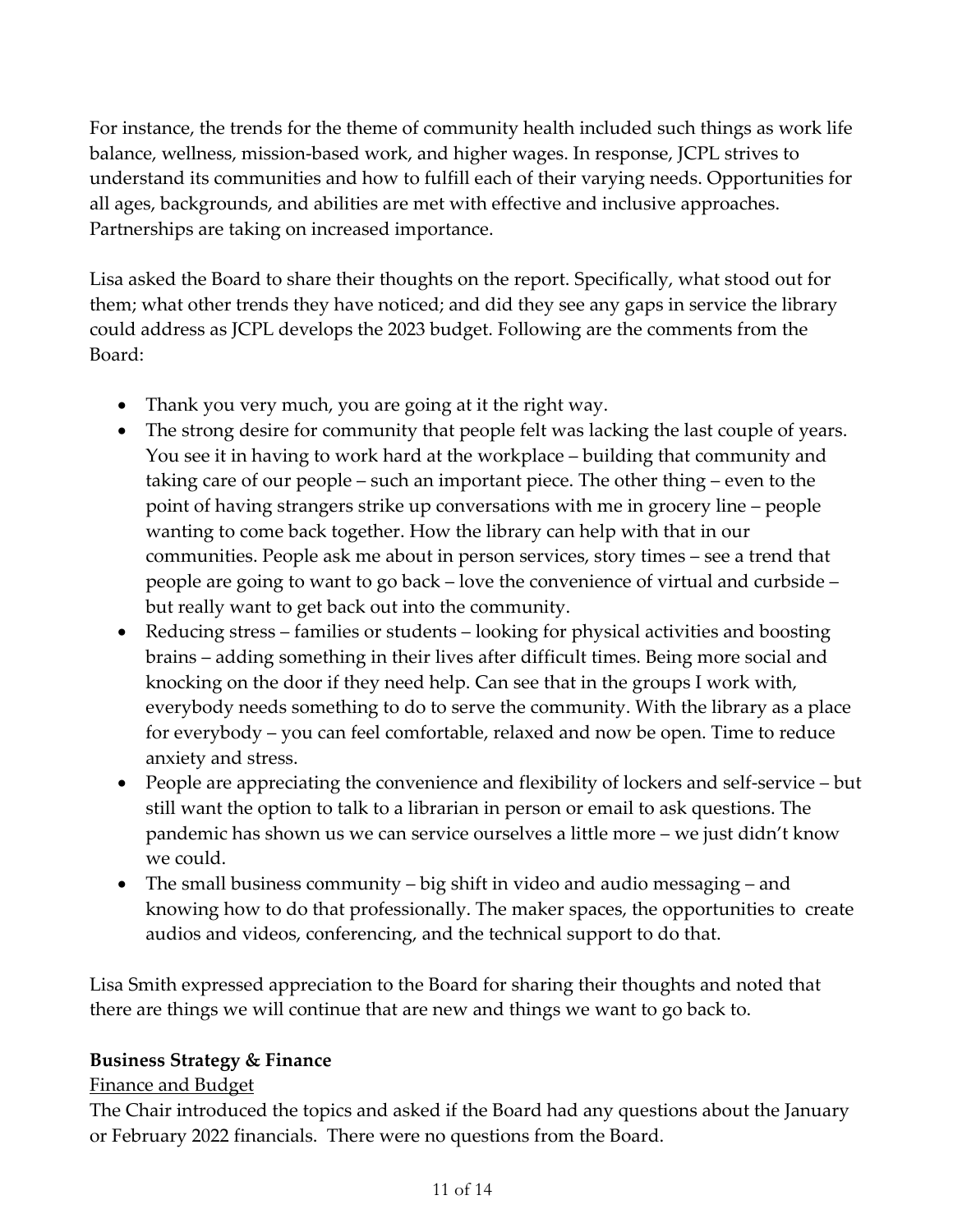## **ITEMS REMOVED FROM THE CONSENT AGENDA**

No items were removed from the consent agenda.

## **EMERGING ISSUES**

There were no emerging issues.

#### **ENDS**

There were no items.

#### **BOARD GOVERNANCE**

Trustees Elect Officers

The Chair introduced the topic and called for a motion regarding the Board officer positions of Vice-Chair and Secretary as presented:

- Pam Anderson for Vice-Chair: One-year term April 2022 to March 2023
- Jill Fellman for Secretary: One-year term April 2022 to March 2023

**MOTION**: Charles Naumer moved that the Library Board of Trustees elect Pam Anderson for Vice-Chair and Jill Fellman for Secretary for one year terms April 2022 to March 2023. Seconded by Jeanne Lomba the motion passed by unanimous vote of all Trustees present.

### **BOARD SCHEDULE – NEXT MEETINGS**

Location of meetings of the Library Board of Trustees are being determined in cooperation with guidelines from Jefferson County. Information on meeting location will be posted at least one week prior to the scheduled meeting date.

Next Board Meetings Schedule

- April 14, 2022 Study Session 5:30 pm (Virtual)
- April 21, 2022 Board Meeting 5:30 pm (Virtual)
- May 12, 2022 Study Session 5:30 pm (Virtual)
- May 19, 2022 Board Meeting 5:30 pm (Hybrid)

The Chair noted the comments of Trustee Naumer regarding Fehringer Ranch and needing time for that discussion at a future Study Session or Board Meeting.

### **ANNOUNCEMENTS/GENERAL INFORMATION SHARING**

- Evergreen Library Community Input Meetings: Community meetings are set to give patrons an opportunity to provide input on what they want to see in their library. Virtual community engagement meetings will be held:
	- Wednesday, March 30, 2022, from 7 to 8:30 p.m.
	- Thursday, March 31, 2022, from 10 to 11:30 a.m.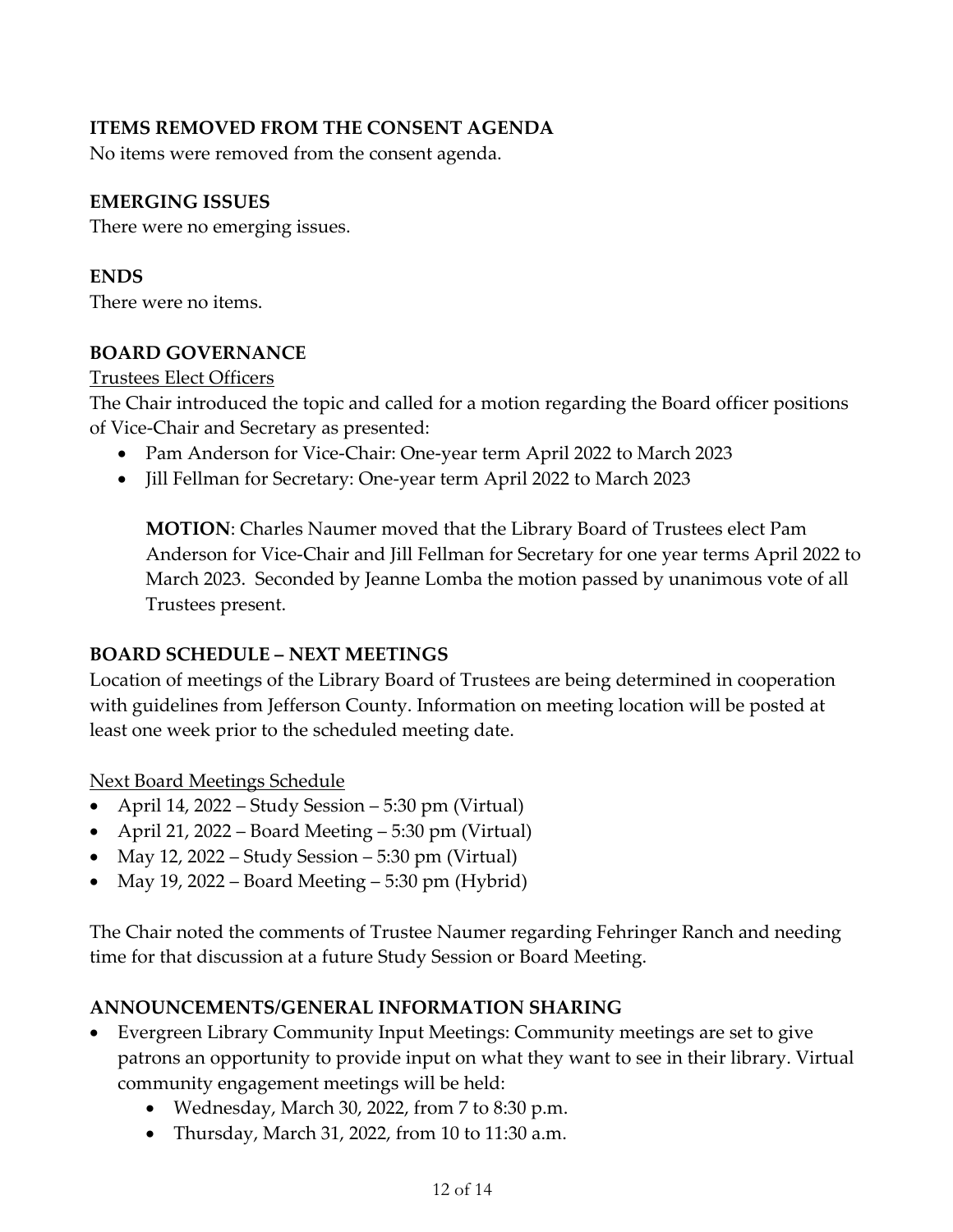- Saturday, April 2, 2022, from 10 to 11:30 a.m.
- Express Library Ribbon Cutting: April 18, 4:00-5:30pm.

# **EXECUTIVE SESSION:**

The Chair called for a motion to adjourn the regular meeting and reconvene in Executive Session.

**MOTION**: Jill Fellman moved to adjourn the regular meeting of the Library Board of Trustees and reconvene in Executive Session regarding the South County Library Expansion Project pursuant to:

- 24-6-402(4)(b) Conferences with an attorney for the local public body for the purposes of receiving legal advice on specific legal questions.
- 24-6-402(4)(a) Concerning the purchase, acquisition, lease, transfer, or sale of Property.

 $24-6-402(4)(e)(I)$  for discussion of strategy and instructions to negotiators. Seconded by Jeanne Lomba the motion passed by unanimous vote of all Trustees present.

The Chair announced a 5 minute break to allow the Board time to leave the existing WebEx meeting and then join the Executive Session.

The Chair called the Executive Session to order at 7:36 p.m. with the following Trustees present: Charles Naumer, Jeanne Lomba, Jill Fellman and German Zarate-Bohorquez. Also, present were Kourtney Hartmann, County Attorney's Office; Donna Walker, Executive Director; Julianne Rist, Director of Public Services; Steve Chestnut, Director of Facilities and Construction Projects; and Amber Fisher, Executive Assistant, Office of the Executive Director. The Chair noted that the session would be recorded and that the recording would be retained for the required 90 days.

# **CALL FOR ADJOURNMENT OF EXECUTIVE SESSION AND TO RECONVENE THE REGULAR MEETING**

**MOTION**: At 8:20 pm Jeanne Lomba moved to adjourn the Executive Session and reconvene the regular meeting. Seconded by Charles Naumer the motion passed by unanimous vote of all Trustees present.

At 8:22 p.m. the Chair reconvened the regular meeting with the following Trustees present: Charles Naumer, Jeanne Lomba, Jill Fellman and German Zarate-Bohorquez. Also, present were Kourtney Hartmann, County Attorney's Office; Donna Walker, Executive Director; Julianne Rist, Director of Public Services; Steve Chestnut, Director of Facilities and Construction Projects; Bernadette Berger, Director of Technology and Innovation; Lisa Smith,